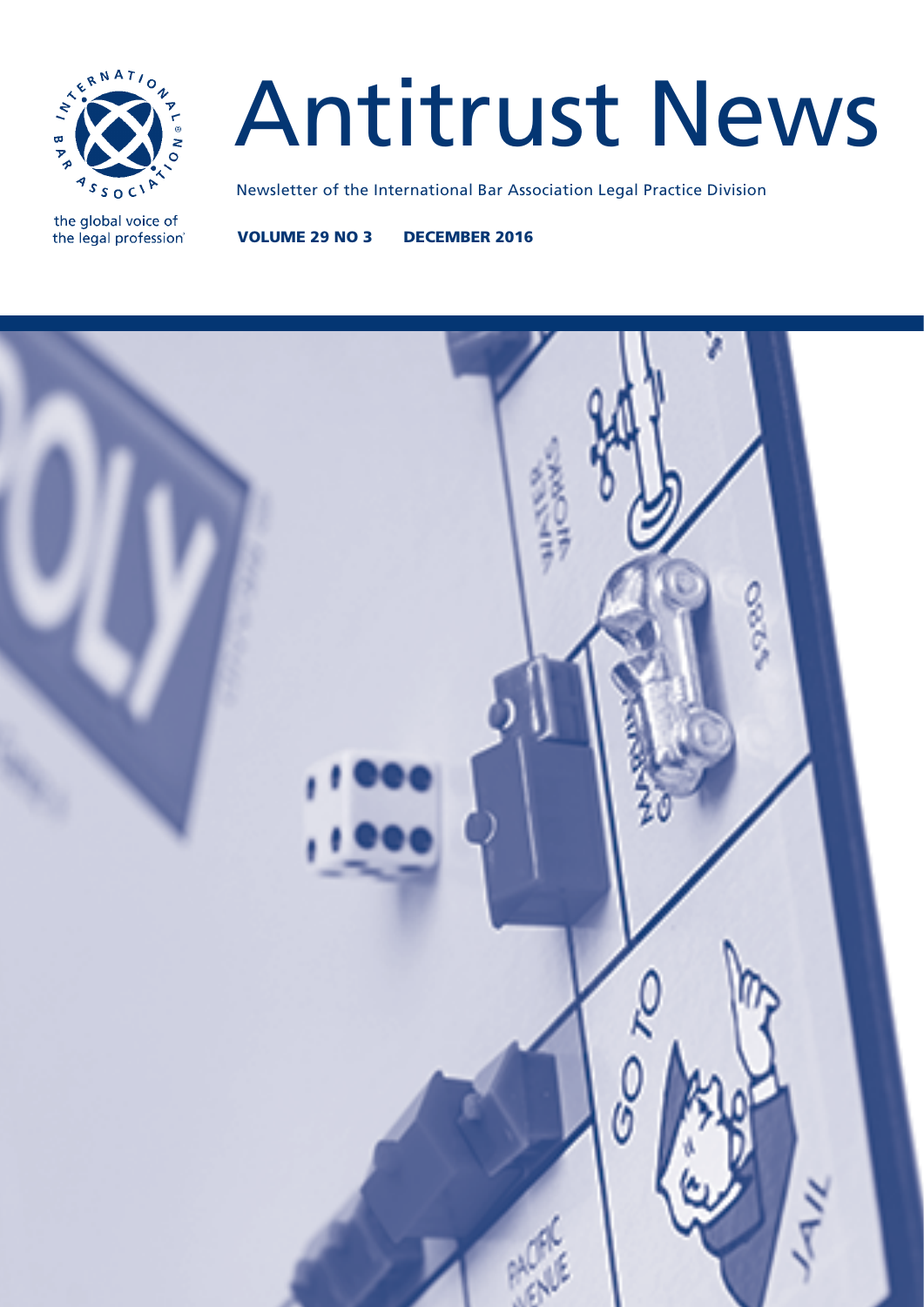

**SI :D** 





ANNUAL CONFERENCE OF THE INTERNATIONAL BAR ASSOCIATION

**T** he 2017 IBA Annual Conference will be held in Sydney, Australia's leading global city. Recognised internationally as a future-focused and innovative business centre, Sydney provides headquarters for almost 40 per cent of the top 500 Australian corporations.

The city combines natural beauty with buzzing urban villages and a city centre that's home to some of the world's most recognisable and iconic structures such as the Opera House and Sydney Harbour Bridge.

As one of the world's most multicultural and connected cities, Sydney will be an ideal location for the largest and most prestigious event for international lawyers, providing an abundance of business and networking opportunities, as well as the chance to explore one of the most beautiful cities on Earth.



## **What will Sydney 2017 offer you?**

- Gain up-to-date knowledge of the key developments in your area of law which you can put into practice straight away
- Access to the world's best networking and business development event for lawyers – attracting over 6,000 individuals in 2016 representing over 2,700 law firms, corporations, governments and regulators from over 130 jurisdictions
- Build invaluable international connections with leading practitioners worldwide, enabling you to win more work and referrals
- Increase your profile in the international legal world
- Hear from leading international figures, including officials from the government and multilateral institutions, general counsel and experts from across all practice areas and continents
- Acquire a greater knowledge of the role of law in society
- Be part of the debate on the future of the law

### **To register your interest:**

Visit: **www.ibanet.org/Form/Sydney2017.aspx** Email: **ibamarketing@int-bar.org** To receive details of all advertising, exhibiting and sponsorship opportunities for the IBA Annual Conference in Sydney email **andrew.webster-dunn@int-bar.org**

OFFICIAL CORPORATE SUPPORTER

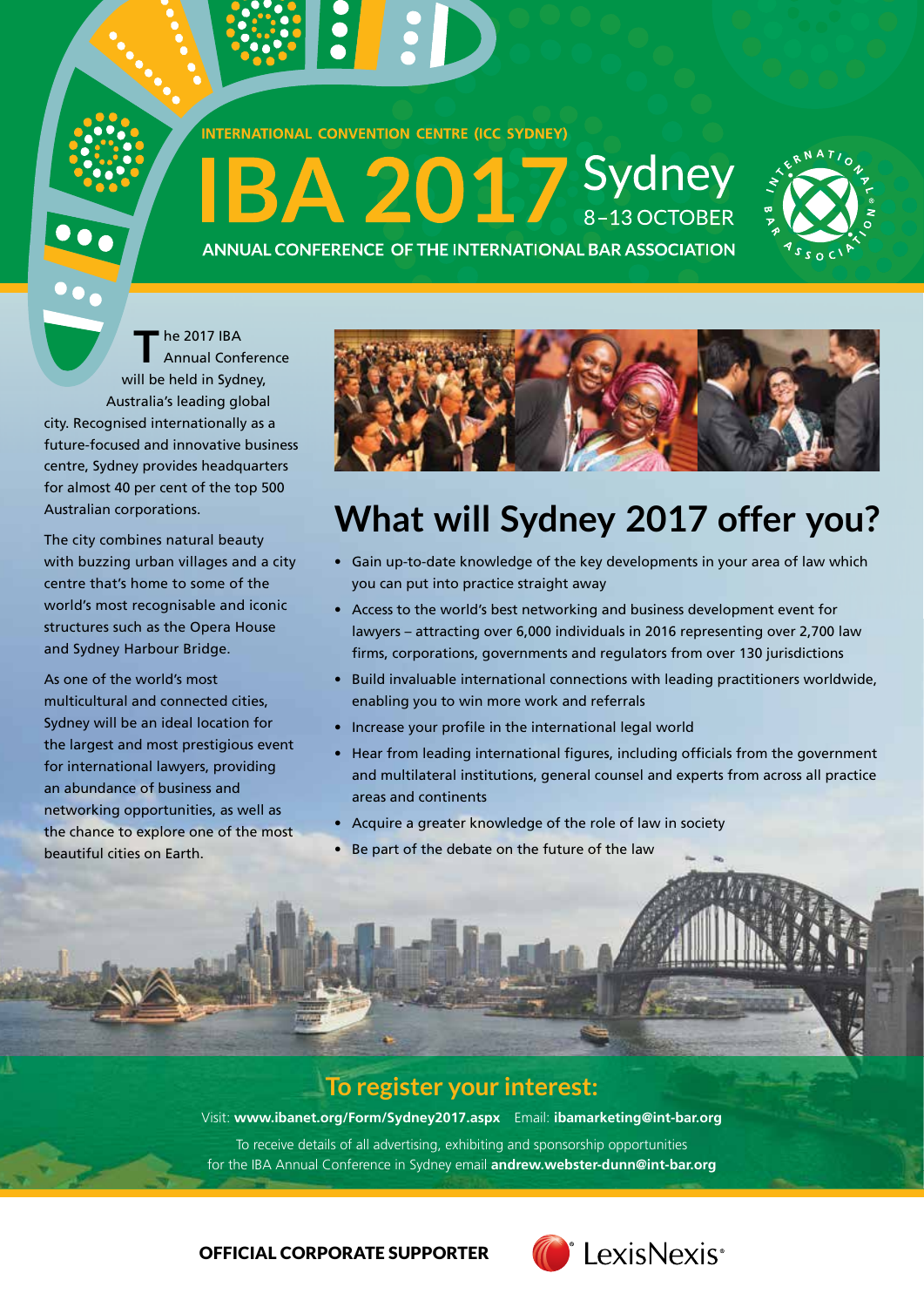#### **IN THIS ISSUE**

| <b>From the Co-Chairs</b>                                           | 4  |
|---------------------------------------------------------------------|----|
| <b>Committee officers</b>                                           | 5  |
| <b>Conference report</b>                                            |    |
| 20th Annual Competition Conference,<br>Florence, 14-15 October 2016 | 6  |
| <b>International reports</b>                                        |    |
| Argentina                                                           | 9  |
| Australia                                                           | 10 |
| <b>Belgium</b>                                                      | 12 |
| <b>Brazil</b>                                                       | 14 |
| <b>Bulgaria</b>                                                     | 15 |
| Canada                                                              | 17 |
| China                                                               | 19 |
| Croatia                                                             | 21 |
| Czech Republic                                                      | 23 |
| Denmark                                                             | 24 |
| Ecuador                                                             | 26 |
| Estonia                                                             | 27 |
| <b>European Union</b>                                               | 30 |
| France                                                              | 32 |
| Hong Kong                                                           | 33 |
| India                                                               | 35 |
| Ireland                                                             | 38 |
| <b>Israel</b>                                                       | 39 |
| Italy                                                               | 40 |
| Japan                                                               | 43 |
| Kenya                                                               | 45 |
| Netherlands                                                         | 46 |
| <b>New Zealand</b>                                                  | 47 |
| Poland                                                              | 49 |
| Portugal                                                            | 52 |
| Russia                                                              | 54 |
| Singapore                                                           | 56 |
| Spain                                                               | 58 |
| Sweden                                                              | 60 |
| Taiwan                                                              | 63 |
| <b>Turkey</b>                                                       | 65 |
| Ukraine                                                             | 68 |
| Uruguay                                                             | 73 |
| Venezuela                                                           | 75 |

#### Newsletter Editors

Leonor Cordovil Grinberg Cordovil Advogados, São Paulo lac@gcalaw.com.br

Kana Manabe Mori Hamada & Matsumoto, Singapore kana.manabe@mhmjapan.com

Contributions to this newsletter or articles pubished directly on the IBA website are always welcome. If you wish to be a contributor for your country or region and can provide updates twice a year, please contact the Newsletter Editors using the details above.

#### International Bar Association

4th floor, 10 St Bride Street London EC4A 4AD Tel: +44 (0)20 7842 0090 Fax: +44 (0)20 7842 0091 www.ibanet.org

© International Bar Association 2016.

All rights reserved. No part of this publication may be reproduced or transmitted in any form or by any means, or stored in any retrieval system of any nature without the prior permission of the copyright holder. Application for permission should be made to the Director of Content at the IBA address.

#### Terms and Conditions for submission of articles

- 1. Articles for inclusion in the newsletter should be sent to the Newsletter Editor. 2. The article must be the original work of the author, must not have been previously published, and must not currently be under consideration by another journal. If it contains material which is someone else's copyright, the unrestricted permission of the copyright owner must be obtained and evidence of this submitted with the article and the material should be clearly identified and acknowledged within the text. The article shall not, to the best of the author's knowledge, contain anything which is libellous, illegal, or infringes anyone's copyright or other rights.
- 3. Copyright shall be assigned to the IBA and the IBA will have the exclusive right to first publication, both to reproduce and/or distribute an article (including the abstract) ourselves throughout the world in printed, electronic or any other medium, and to authorise others (including Reproduction Rights Organisations such as the Copyright Licensing Agency and the Copyright Clearance Center) to do the same. Following first publication, such publishing rights shall be nonexclusive, except that publication in another journal will require permission from and acknowledgment of the IBA. Such permission may be obtained from the Director of Content at editor@int-bar.org.
- 4. The rights of the author will be respected, the name of the author will always be clearly associated with the article and, except for necessary editorial changes, no substantial alteration to the article will be made without consulting the author.

#### **Advertising**

Should you wish to advertise in the next issue of the Antitrust newsletter, please contact the IBA Advertising Department: advertising@int-bar.org

This newsletter is intended to provide general information regarding recent developments in antitrust. The views expressed are not necessarily those of the International Bar Association.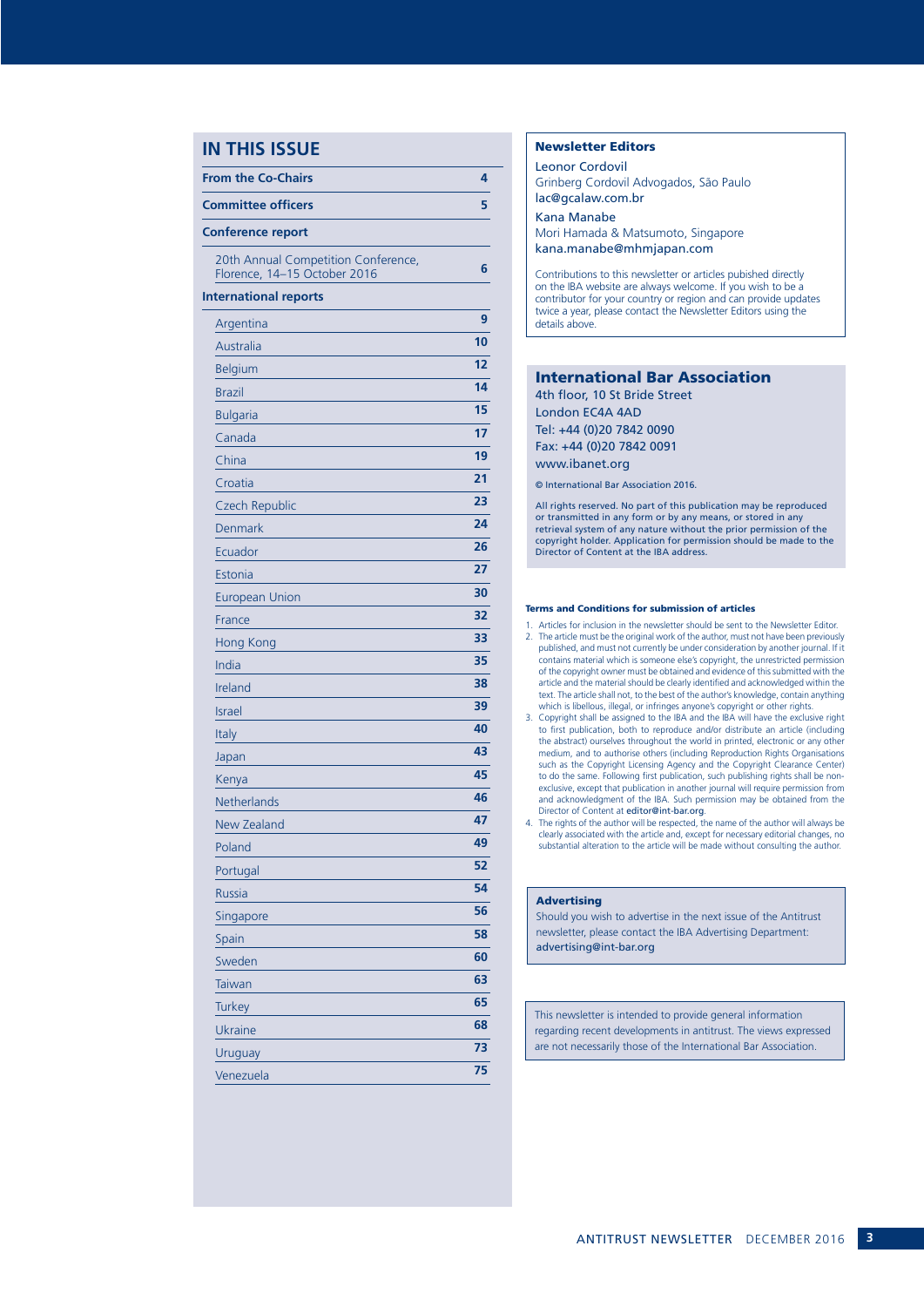#### **UKRAINE**

#### **Vladimir Sayenko**

Sayenko Kharenko, Kyiv vsayenko@sk.ua

#### **Maksym Nazarenko**

Sayenko Kharenko, Kyiv mnazarenko@sk.ua

**The year 2016 was eventful for competition<br>
lawyers in Ukraine. Many improvements<br>
were initiated and implemented by<br>
the now loadership of the Anti Monopoly** lawyers in Ukraine. Many improvements were initiated and implemented by the new leadership of the Anti-Monopoly Committee of Ukraine (AMCU) that was appointed just over a year ago and immediately took steps to transform the AMCU into a modern and effective competition agency. This reform was supported by the Parliament of Ukraine that adopted important amendments to competition laws.

#### **Methodology on fines calculation**

The reform started with the development of the Guidelines for the Calculation of Fines for Violation of Ukrainian Competition Law (the 'Guidelines') in September 2015. These Guidelines were designed to increase the transparency and predictability of fines imposed by the AMCU. Ukrainian law allows the AMCU to determine, at its own discretion, the amount of the fine up to a maximum cap calculated as a percentage of the worldwide turnover of the undertaking (eg, five per cent for merger control violations). To make fines more predictable, the Guidelines introduced a methodology which the AMCU should follow when determining the amount of a fine for a violation. The process consists of two phases: (1) determination of the basic amount of the fine, depending on the income achieved in the market affected by the violation; and (2) adjustment of the basic amount taking into account mitigating or aggravating circumstances.

#### **Amnesty for merger control violations**

Along with the methodology for fines calculation, the Guidelines introduced an amnesty programme for past merger control violations. The amnesty programme was initially supposed to last for one year until 15 September 2016. Following numerous discussions and in response to petitions from the business community, the AMCU has extended the amnesty period for another half a year, until 15 March 2017.

Under the amnesty programme, in case an undertaking discovers that it failed to seek merger clearance approval from the

AMCU for one of its past M&A transactions completed prior to 15 September 2015, such undertaking may apply to the AMCU to obtain the approval *post factum*. In this case, the AMCU undertakes to impose a relatively small fixed fine of UAH 102,000 (approximately  $\epsilon$ 3,600), irrespective of the turnover of the violator.

#### **Publication of decisions**

A year of merger control reform

Another step towards transparency of the AMCU's procedures was the decision of the AMCU to publish extracts from its decisions starting from July 2015. This practice later became mandatory, following the amendments to the law which obliged the AMCU to publish the following information on its official website:

- information on the initiation of the concentration or concerted practices investigations;
- full text of decisions as a result of a review of applications, cases on concentration or concerted practices (except for information with limited access); and
- full text of decisions as a result of a review of cases on the violation of competition legislation (except for information with limited access).

#### **New merger filing thresholds, fast-track review and other procedural changes**

Major changes to the merger control regime stem from the Law of Ukraine 'On Amendments to the Law of Ukraine "On Protection of Economic Competition" Concerning the Increase of Efficiency of Control over Economic Concentrations' (the 'Law'), which was adopted by the Parliament of Ukraine on 26 January 2016 and came into force on 18 May 2016. This Law increased the financial thresholds and introduced a number of other important improvements to the merger control regime.

#### *Filing thresholds*

According to the Law, merger clearance, in the form of approval of the AMCU for concentration, is now required in the following two cases: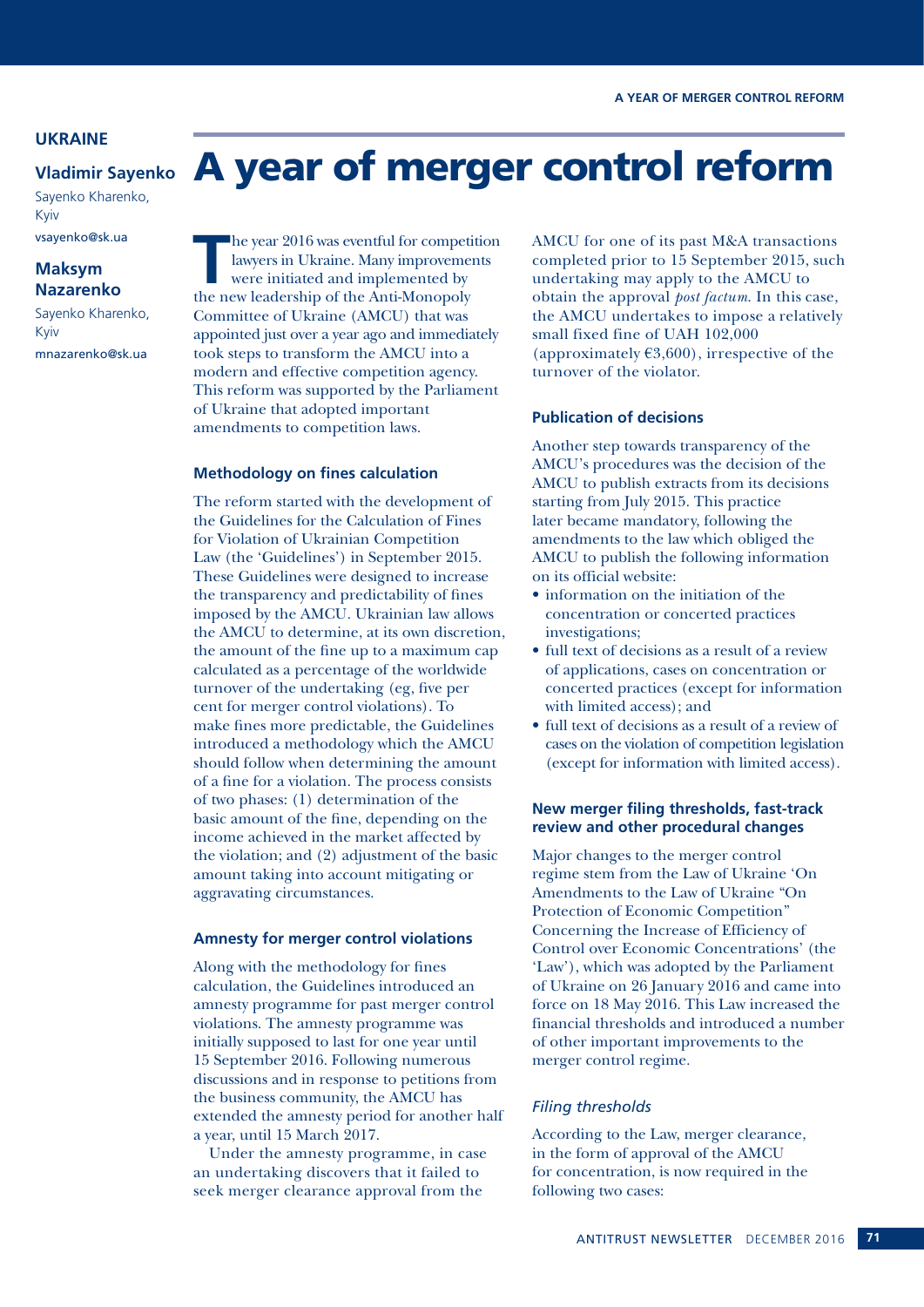

#### **A YEAR OF MERGER CONTROL REFORM**

- the combined worldwide turnover or value of assets of all the parties to the concentration exceeds €30m and at the same time the turnover or value of assets in Ukraine of each of at least two parties exceeds €4m; or
- an undertaking, being the target of acquisition, the seller of assets or one of the joint venture's founders has turnover or value of assets in Ukraine exceeding  $€8m$ , while the turnover of at least one other party to the concentration exceeds €150m worldwide.

All thresholds are calculated for the previous financial year on a group-wide basis, which means that the turnover and value of assets for all undertakings connected by a control relationship must be added together, including for the seller that controls the target.

In addition to raising financial thresholds, the Law also abolished the market share threshold that was used in the past (the merger filing was required in case the market share of any party to the concentration, or combined market share of all parties, exceeded 35 per cent on the relevant market).

#### *Fast-track review option*

The Law also introduced an expedited review procedure that should be applied to transactions with no or insignificant effect on competition in Ukraine. According to this procedure, the AMCU will review a merger filing and grant the approval for concentration within 25 calendar days (reduced from the usual 45 days) in any of the following cases:

- only one party is active in Ukraine;
- the combined market share of the parties on the same product market in Ukraine does not exceed 15 per cent; or
- the combined market shares or shares of the parties do not exceed 20 per cent on the vertically integrated Ukrainian market(s).

#### *Other procedural changes*

In addition to the aforementioned improvements, the Law introduced the following procedural changes to merger control process in Ukraine:

• The applicants now have a possibility to approach the AMCU and ask for preliminary consultation before submitting the merger filing. Such a procedure permits the applicants to clarify the scope of the information and documents to be

submitted to the AMCU and check their completeness beforehand.

- A new procedure for offering remedies to the AMCU was introduced. In case the AMCU discovers grounds for prohibition of a concentration, the parties will have 30 calendar days (extendable) to offer the AMCU remedies that would eliminate the negative impact of the concentration on the market.
- The Law imposed a mandatory requirement to disclose beneficial owners of each party to the concentration in the notification. Failure to comply with this requirement is sufficient for the AMCU to reject the notification as being incomplete.
- The filing fee to be paid for the review of a merger filing application by the AMCU was increased by four times to UAH 20,400 (approximately  $E$ 720).

#### **New regulation on concentration**

In order to implement the Law, the AMCU adopted amendments to its main procedural merger control document entitled the Regulation on Concentration, the restated version of which came into effect on 19 August 2016. The amended regulation abolished numerous formalistic requirements and significantly reduced the list of required information and documents for filing. These changes were aimed at making merger clearance less burdensome for those transactions that have no impact on competition in Ukraine. At the same time, for the transactions that may potentially influence Ukrainian markets, the AMCU requires more thorough and comprehensive economic analysis of market information and the expected consequences of the concentration. The amendments to the Regulation on Concentration could be summarised as follows:

• *Market analysis*: The AMCU significantly changed its approach to the market study. Profound economic analysis of the relevant markets is now required for those transactions that may have an impact on competition in Ukraine. In particular, in order to comply with the amended Regulation on Concentration, the applicants are obliged to provide detailed market information, including analysis of market structure, competitors' market shares, information on exports and imports, distribution chain, demand and supply structure, market barriers, customers and suppliers, and so on. However, a major